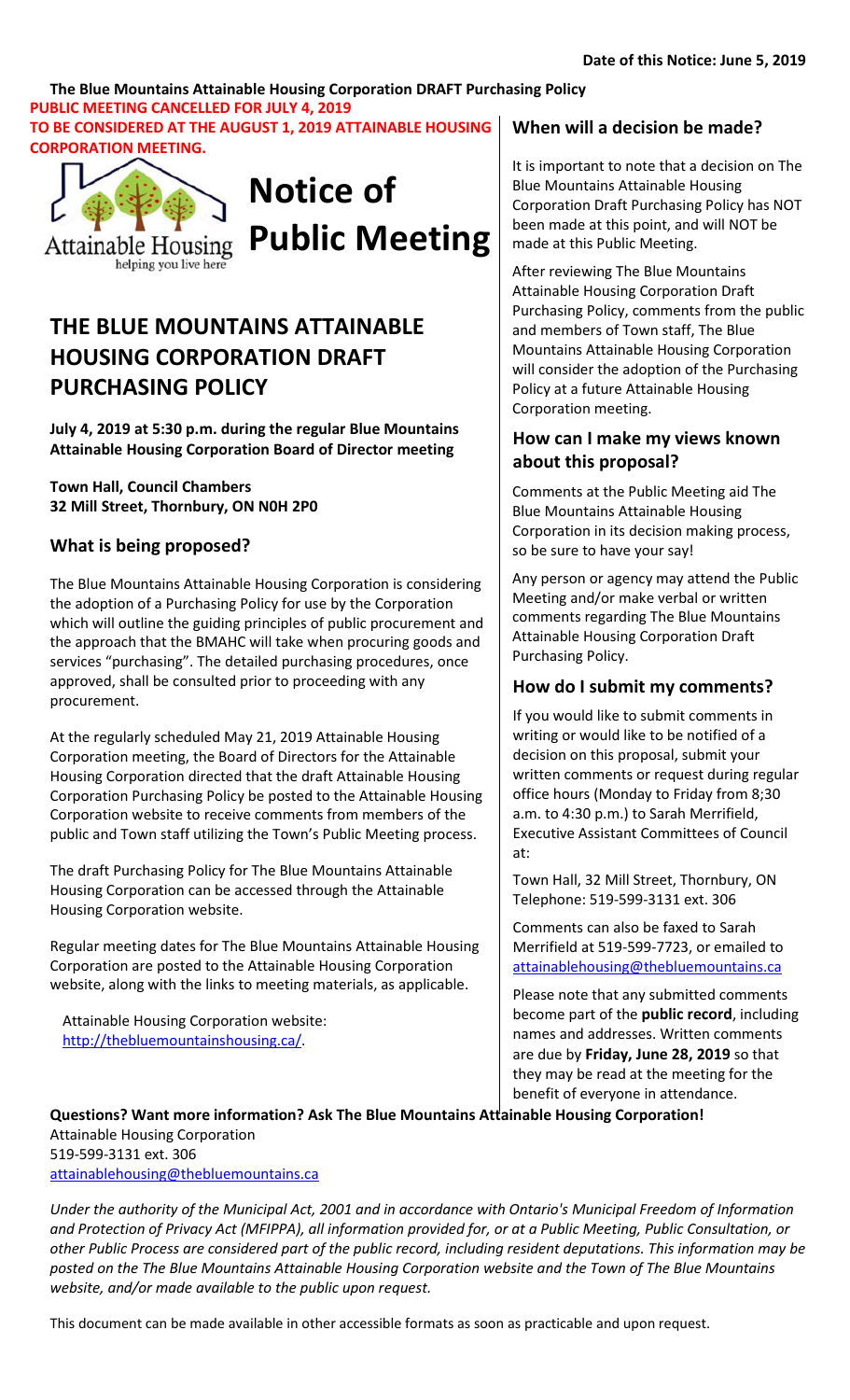

# Purchasing Policy

The Blue Mountains Attainable Housing Corporation

# **Policy Statement**

The goals of this policy are:

- To promote and maintain the integrity of the purchasing process;
- To obtain the best value by ensuring quality, efficiency and effectiveness.

#### **Purpose**

This policy will ensure openness, accountability and transparency of Blue Mountains Attainable Housing Corporation ("BMAHC") purchasing while protecting the financial best interest of the BMAHC.

This policy will outline the guiding principles of public procurement and the approach that the BMAHC will take when procuring goods and services {"purchasing"). The detailed purchasing procedures shall be consulted prior to proceeding with any procurement.

The BMAHC shall:

- Encourage competition amongst suppliers by using an open, transparent and fair process;
- Where practicable, provide accessibility for persons with disabilities when purchasing goods, services and construction;
- Be environmentally conscious through the purchase of goods and services;
- Strive to ensure ethical purchasing practices are used by all staff.

# **Application**

This policy applies to all BMAHC procurement activities.

### **Procedures**

The Board of the BMAHC shall have the authority to develop procedures ("Purchasing Procedures") to implement this policy.

The Purchasing Procedures will be approved by the BMAHC Board in consultation with the Town's Senior Management Team and are to be used as instruction for BMAHC when purchasing goods or services in compliance with this policy.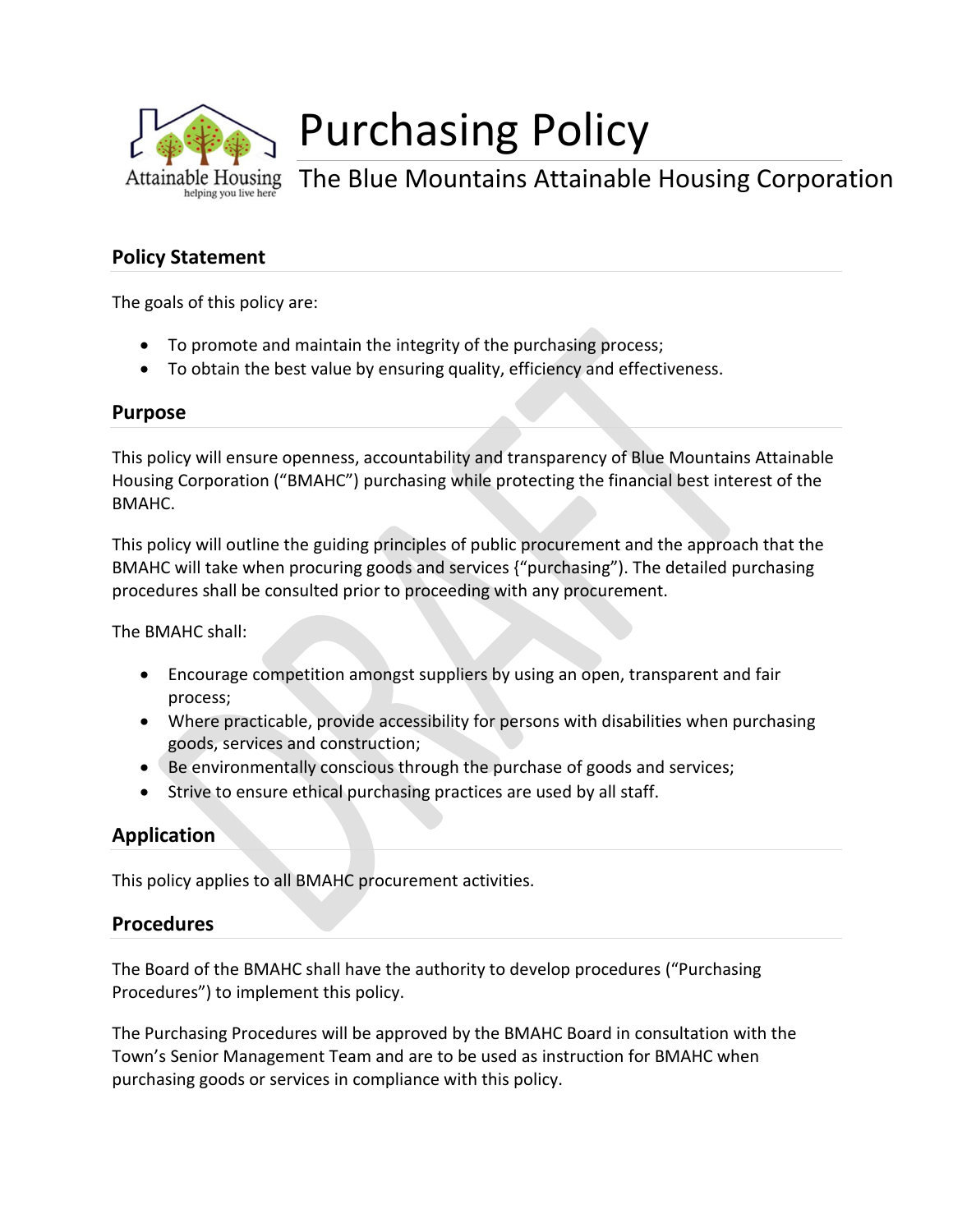The Board of the BMAHC will administer this policy. Any question involving the meaning or application of this policy is to be submitted to the BMAHC Board who will resolve the question and may consult with the Manager of Purchasing for the Town of The Blue Mountains ("Town").

No contract or purchase shall be divided to avoid any requirements of this policy.

# **Procurement Methods**

All purchase of goods, services and construction shall be undertaken utilizing one of the following methods of procurement, using standardized documents.

Where long term, valued relationships exist with material, equipment or support services providers, they should be examined periodically to ensure that the BMAHC is getting the best value when purchasing.

# **1. Informal Processes**

Informal processes are to be completed by the BMAHC and shall include direct purchase or Informal Quotations. It will also include the Request for Quote process where the Purchasing Manager of the Town will assist in the document creation with the BMAHC.

# **2. Direct Purchasing**

Direct purchase, as described below, may be used when:

- The dollar value of the item is equal to or less than \$5,000.
- The item is not covered under a Blanket Order Contract.

# **3. Request for Quotation (RFQ)**

Request for Quotation procedures will be used when:

- 3.1. The cost of the item is between \$5,000 and \$24,999.
- 3.2. The ability exists to detail what is being purchased.
- 3.3. Document title will be consecutively numbered based on the BMAHC's numbering and naming convention.
- 3.4. Best value for the BMAHC can be achieved by an Award selection made on the basis of the lowest compliant bid that meets specifications.

# **4. Formal Processes**

Formal processes will be issues by BMAHC and shall include Request for Tender or Request for Proposal.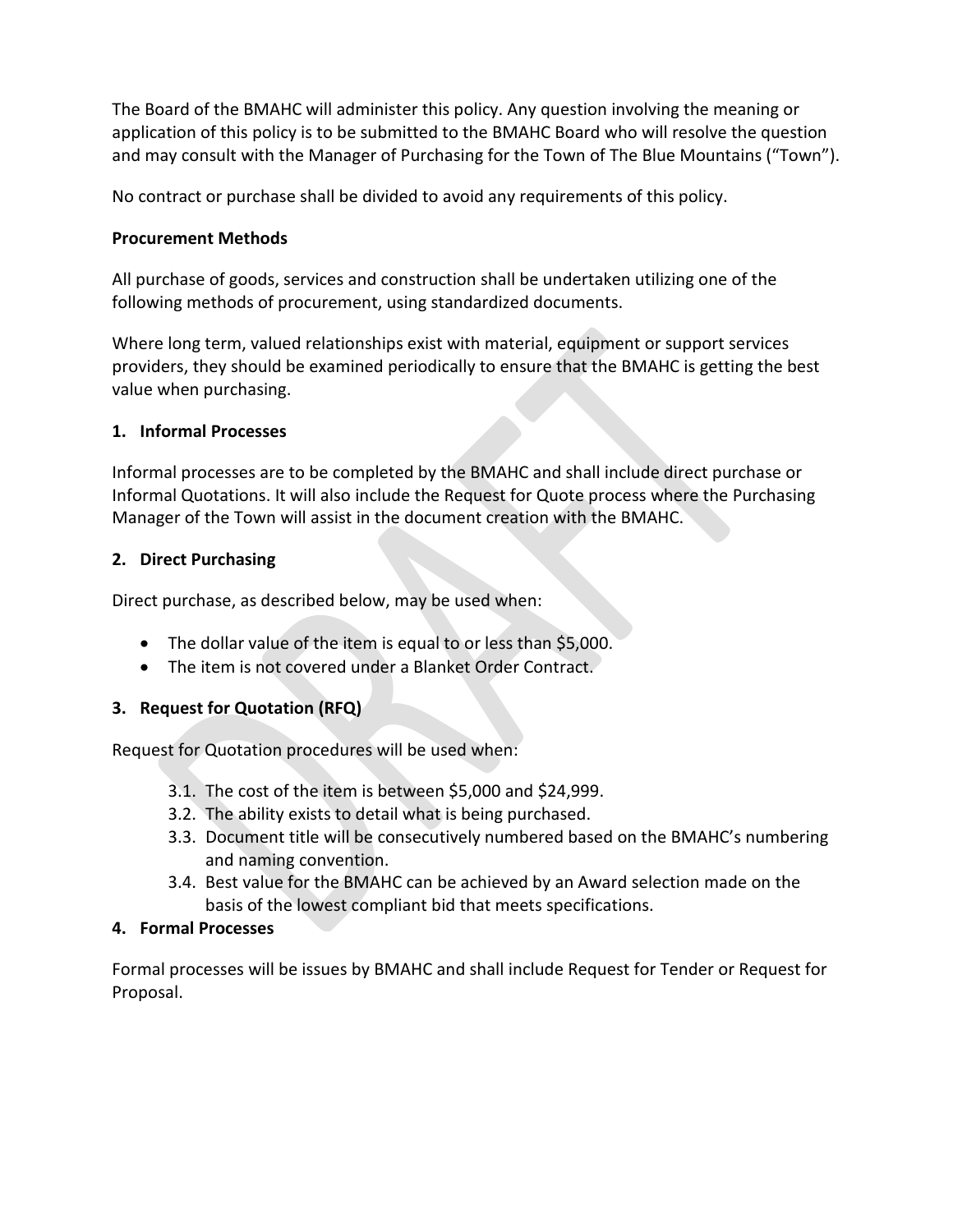# **5. Request for Tender (RFT)**

RFT procedures shall be used when:

- 5.1. The cost of the item is greater than \$25,000.
- 5.2. The ability exists to detail what is being purchased.
- 5.3. Best Value for the BMAHC can be achieved by an Award selection made on the basis of the lowest compliant bid that meets minimum specifications.

# **6. Request for Proposal (RFP)**

Request for Proposal procedures shall be used when:

- 6.1. The requirement is best described in a general performance specification.
- 6.2. Innovative solutions are sought.
- 6.3. The Award selection will be made based on a fully disclosed evaluation method involving a combination of mandatory and desirable requirements.

# **7. Other Processes**

N/A

### **8. Blanket Order Contracts**

Blanket Order contracts occur as a result of a previous competitive bid, which establishes the successful bidder as the preferred source for a product or service over a specific term.

### **9. Rotational Roster**

A Rotational Roster is the result of a competitive bidding process, which prequalifies vendors to be placed on a list where they will be provided an equal opportunity to perform work for the BMAHC as it becomes available.

### **10. Unsolicited Proposals**

Unsolicited bids received by the BMAHC shall be reviewed by the ED (Executive Director) and the Board of the BMAHC. Unsolicited proposals must be in writing detailing information on a product or service that may provide the BMAHC with significant value or savings.

# **11. Cooperative Purchasing**

The BMAHC is hereby authorized to participate in co-operative purchasing arrangements with other departments of the Town of The Blue Mountains or other municipalities, counties/regions, associations, local boards and public agencies within the Province. The BMAHC must satisfy themselves that the host agency will be proceeding to the open market to obtain competitive pricing. Award approvals of all co-operative purchasing contracts shall be in accordance with the Purchasing Procedures. Notice of Participation in co-operative purchases will be posted annually to the BMAHC's website in accordance with the requirements of CETA and CFTA.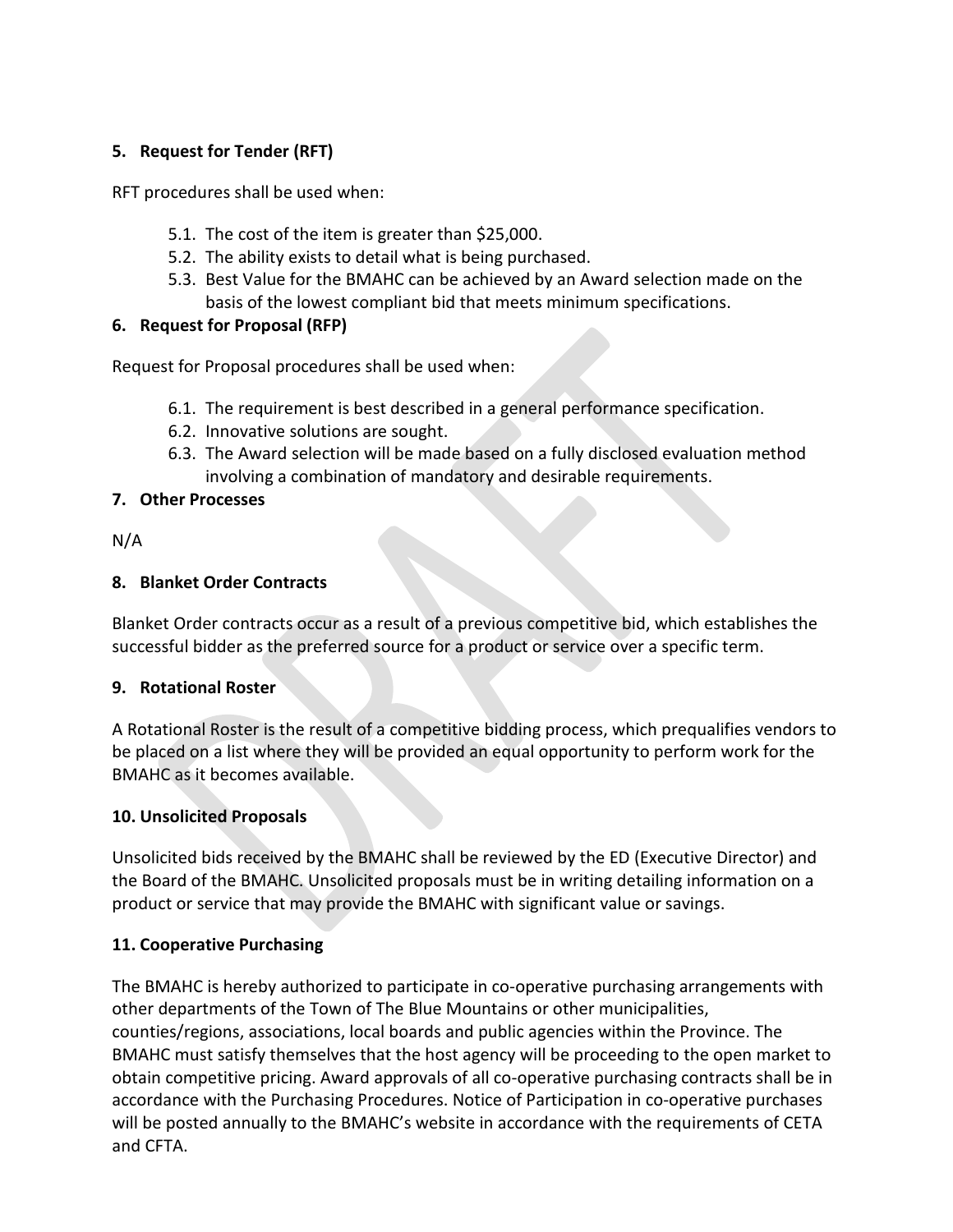# **12. Sole and Single Sourcing**

Sole sourcing is a method of procurement whereby a purchase order is issued or contract awarded without a competitive bidding process due to the fact that the supplier is the only source of supply for the required goods or services.

Single Sourcing is a method of procurement whereby there is more than one vendor able to supply and a purchase order is issued or contract awarded without a competitive bidding process.

The use of Sole and Single Sourcing with a particular vendor exceeding \$25,000 must be reported to Council. Any single or sole sourcing with an amount between \$5,000 and \$24,999 must be reported to the Town of The Blue Mountains Manager of Purchasing by the BMAHC. In order for BMAHC to sole or single source for goods or services exceeding \$25,000, an operating strategy must be presented to the Board of the BMAHC, outlining the rationale. Input must be sought from the Town of The Blue Mountains Manager of Purchasing to ensure the purchasing principles in the BMAHC's Procedures are taken into consideration and risk to BMAHC is minimized.

# **13. Negotiation**

Negotiation may only be used under the following circumstances:

- 13.1. Those outlined above within Sole and Single Sourcing.
- 13.2. As a result of an RFP process, if required.
- 13.3. With respect to RFT's, and RFQ's, the BMAHC may enter into negotiations with the lowest compliant bidder if the price bid is over the budgeted amount for the project. Should the BMAHC be unable to reach an agreement with the lowest compliant bidder, the BMAHC reserves the right to enter into negotiations with the next lowest compliant bidder, to cancel the bid opportunity or to present a report to the Board of BMAHC, whichever is deemed to be in the best interest of the BMAHC.

It is the responsibility of BMAHC to ensure that all competitive bidding options have been considered prior to the negotiation method being utilized.

# **14. Procurement in Emergencies**

Notwithstanding the provisions of this by-law, an emergency purchase shall be made when an event occurs that is determined by the BMAHC Board to be an event requiring emergency procurement. Wherer, in the opinion of the Board an emergency procurement need has occurred, non-competitive procurement or negotiation methods may be utilized.

# **15. Non-Competitive Purchases**

Under the direction and control of BMAHC, the requirement for competitive bid solicitation for goods and services may be waived under the authority of this Policy and replaced with Negotiations.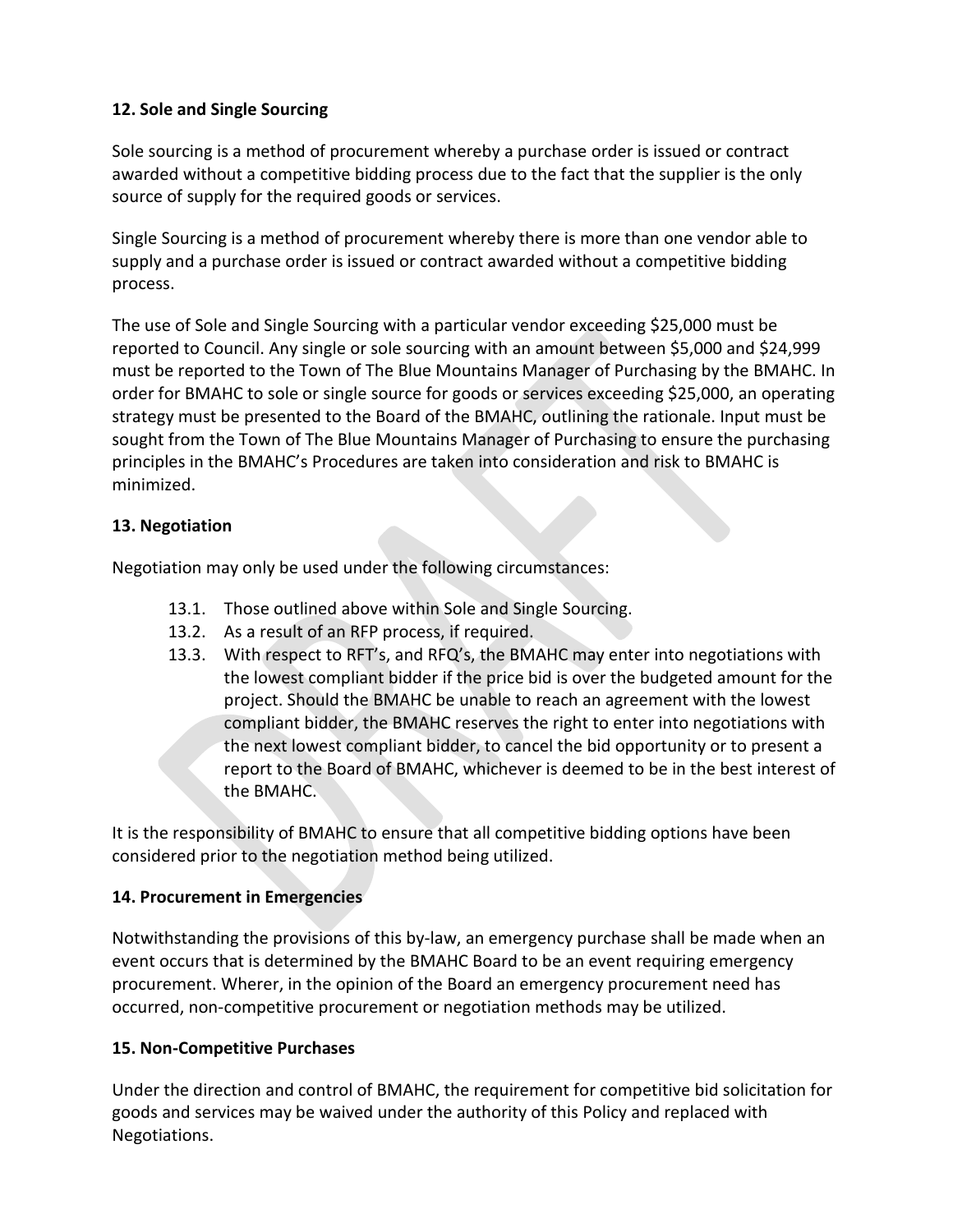### **16. Request for Expression of Interest**

Requests for Expression of Interest may be issued to prequalify vendors for various projects or purchases to obtain information on the availability and interest of suppliers of any goods or services. Requests for Expression of Interest may or may not result in the development of a list of available suppliers.

# **17. Request for Pre-Qualification (RFPQ)**

RFPQ may be issued to prequalify vendors for various projects or purchases. The purpose of an RFPQ is to determine whether the qualifications of the bidder, as required by the BMAHC, are at a level that will allow participation in a subsequent bidding opportunity that takes place as a direct result of the Request for Pre-Qualification.

#### **18. Request for Information (RFI)**

An RFI may be issued in advance of a formal bid process to assist in the development of a more definitive set of terms and conditions, scope of work/service and the selection of qualified Vendors.

An RFI may or may not lead to a formal bid process.

### **19. Goods and Services Exempt from Purchasing Policy**

The purchasing methods described in this Procedure do not apply to the following Goods and Services:

- a) Training and Education
- b) Registration, accommodation and tuition fees for conferences, conventions, courses and seminars
- c) Magazines, books and periodicals
- d) Memberships
- e) Staff development or staff workshops
- f) Refundable employee/Councillor expenses
- g) Advances
- h) Meal allowances
- i) Travel (fuel, accommodation etc.)
- j) Ongoing maintenance for existing computer hardware and software
- k) Employer's General Expenses
- l) Payroll Deduction Remittances
- m) Medicals
- n) Licenses
- o) Debenture payments
- p) Grants to Agencies
- q) Damage Claims
- r) Tax Remittances
- s) Insurance Premium payments
- t) Refunds to property owners (property tax, building permit, entrance permit, etc.)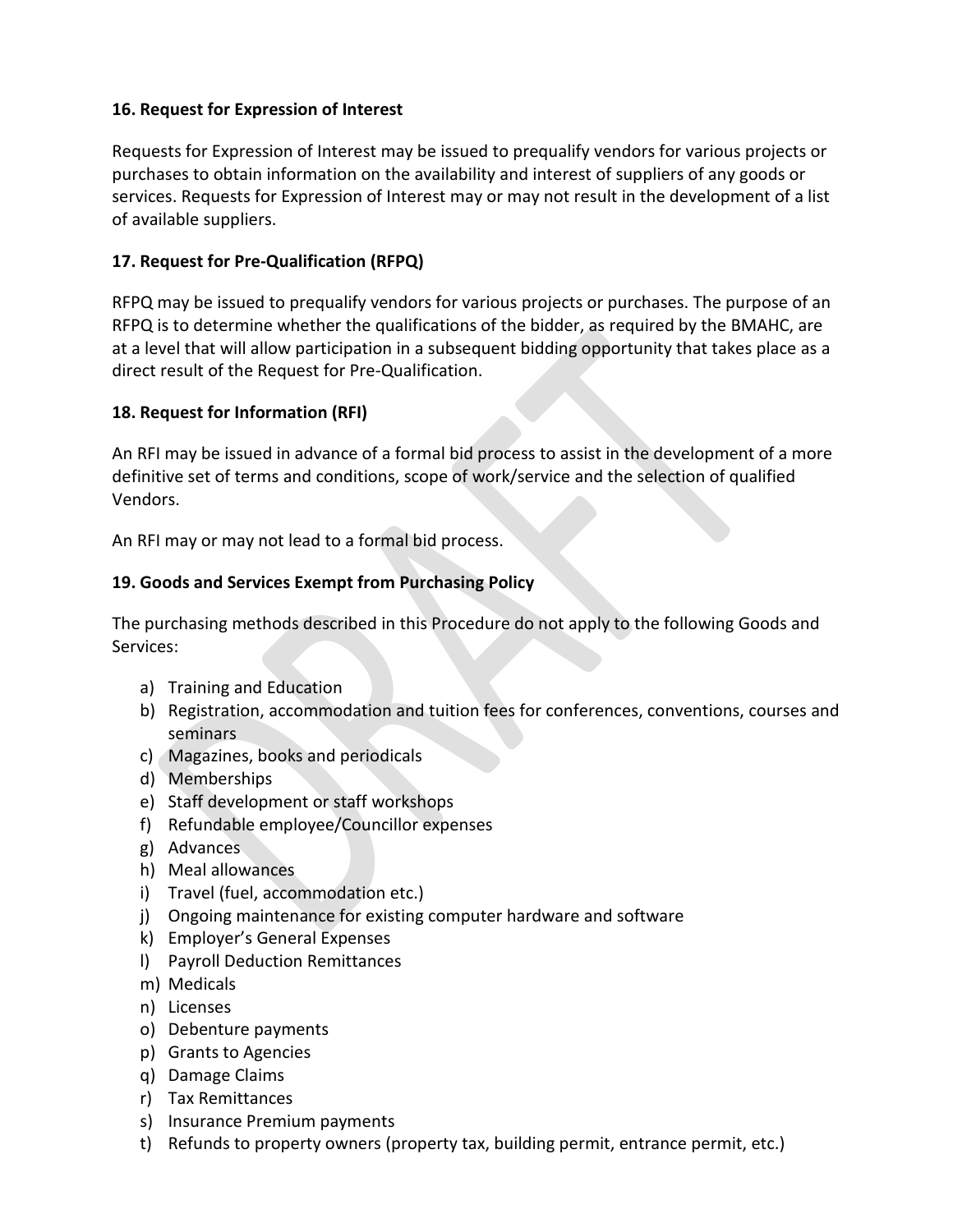- u) Professional and Special Services up to \$100,000 including:
	- a. Committee fees, witness fees
	- b. Reality services regarding lease, acquisition, demolition, sale, disposal or appraisal of land
	- c. Advertising services required in radio, television, newspaper or magazines
	- d. Bailiff or collection agencies
	- e. Freight charges
	- f. Utilities
- v) Performance/Artist's fees
- w) Employee Group Benefits
- x) All legal services and fees
- y) Professional and Special Services exceeding \$100,000 must be procured formally.

#### **20. Authorizations**

The Board of the BMAHC has the ultimate authority for all expenditures. The Board of the BMAHC provides the authority for the initiation and completion of procurement processes for goods, services and construction through the authorization of annual budgets or resolutions.

#### **21. Board Approval Required**

Despite any other provisions of this Policy, the following procurements, over \$24,999, excluding taxes, are subject to prior approval by the Board of the BMAHC:

- 21.1. Any contract requiring approval from the **Ontario Municipal Board.**
- 21.2. Any acquisition of goods or services that is not already approved in the current year's budget, such as items requiring pre-budget approval or post-budget amendments, must be reported to the Board in order to have the expenditure authorized via resolution.
- 21.3. Where the net revenue amount proposed for acceptance is lower than the Board approved budget.
- 21.4. Any contract where the award is not being recommended to the lowest compliant bidder, with the exception of Request for Proposals.

The ED will provide a report to the Board of the BMAHC on a monthly basis outlining all awards that are in excess of \$5,000.

### **22. Authority to Reallocate Approved Budget Funds**

To ensure proper expenditure management and budget accountability, the ED is responsible for ensuring that all purchases remain within the BMAHC's approved operating budget or approved capital project budget, unless otherwise provided for in this policy.

Reallocation of funds between Operating Budgets and Capital Budgets is not permitted under any circumstances.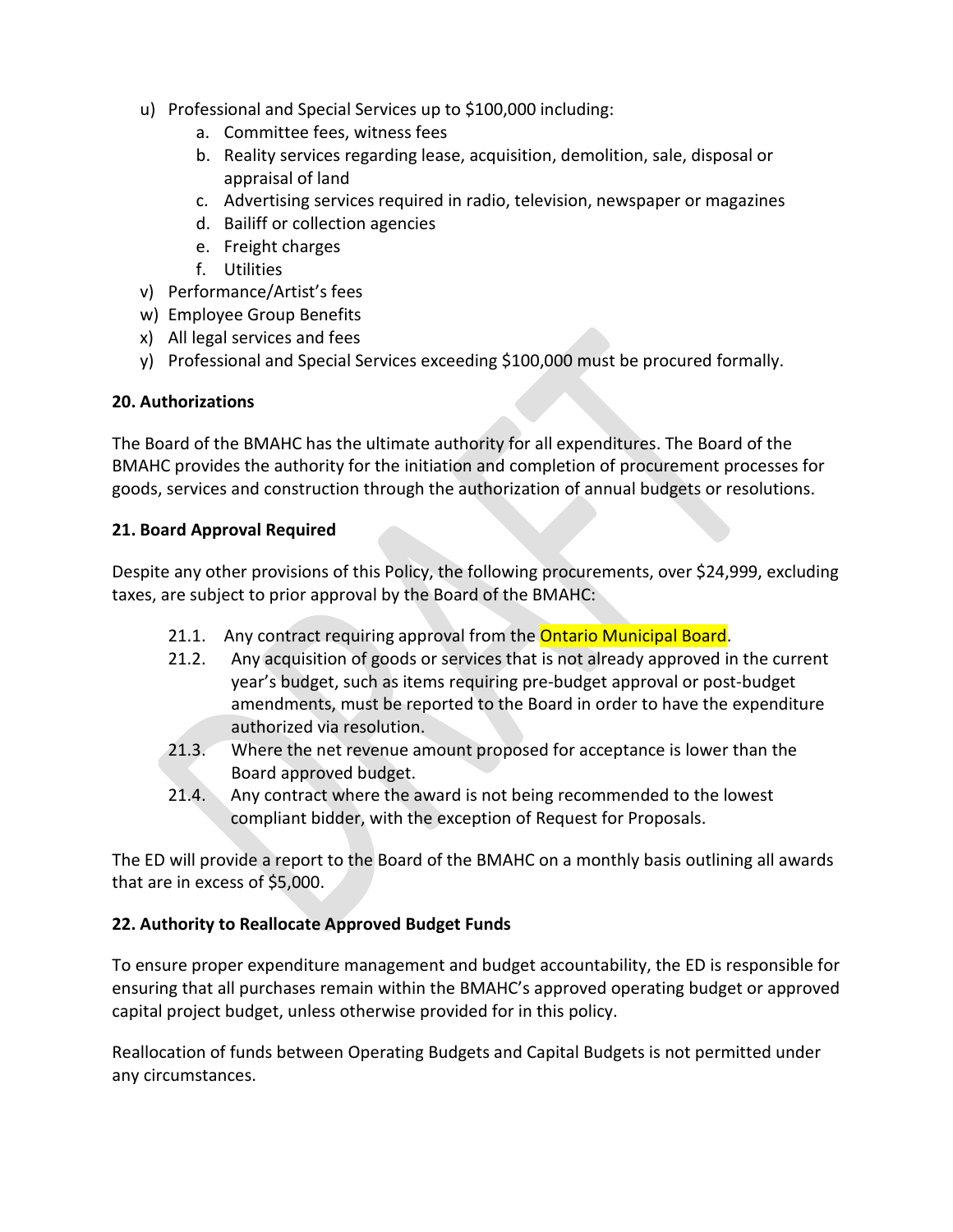In order to allow purchases to proceed which exceed the approved budget, the Board shall have the authority to reallocate funds, without exceeding the aggregate budget within their control, under the following conditions:

# **Operating Budget**

- 22.1. The shortfall for the purchase of the goods or service is less than \$10,000;
- 22.2. All changes must be one-time and shall not affect the base budget;
- 22.3. Reallocations may only occur within or between supplies and services accounts;
- 22.4. General scope of work or service delivery method cannot be changed;
- 22.5. The funding source must be the same for all accounts affected by the reallocation.

# **Capital Budget**

- 22.6. The shortfall cannot exceed 20% of the project budget to a maximum of  $$75,000$ ;
- 22.7. General scope of work or service delivery method cannot be changed;
- 22.8. If reallocating funds from a capital project/component, the capital project/component in which funds are being transferred from must already be an awarded project/component;
- 22.9. Revised Bid Award Form must be completed when funds are reallocated;
- 22.10. The funding source must be the same for all accounts affected by the reallocation.

All other budget over-runs must be approved by the Board of the BMAHC before the Award is made.

# **23. Authority to Award**

This section outlines the Authority to Award a Bid in accordance with the intent of the purchasing methods outlined in this policy.

The full amount, excluding applicable net taxes, for the supply of Goods, Services, or Construction shall be considered when determining the Authority to Award.

| <b>Authority to Award</b>        | <b>Dollar Value</b> | <b>Method of</b><br><b>Procurement if</b><br><b>Formal or Informal</b> | <b>Method of Award</b>  |
|----------------------------------|---------------------|------------------------------------------------------------------------|-------------------------|
| The Board of the<br><b>BMAHC</b> | Unlimited           | n/a                                                                    | <b>Board Resolution</b> |
| ED                               | \$24,999 or less    | Tender or RFP                                                          | <b>Bid Award Form</b>   |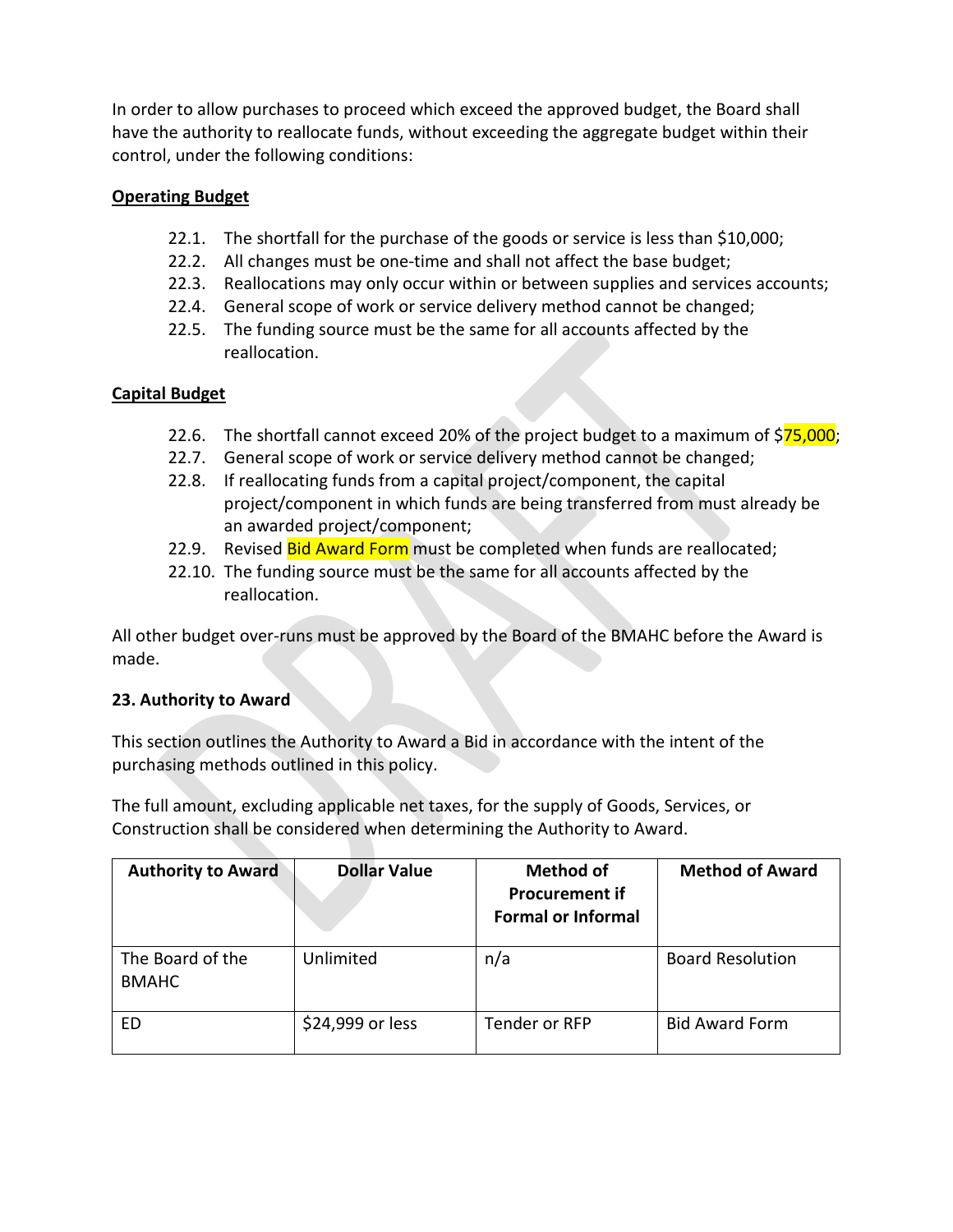### **24. Authority for Payment**

Authority for Payment in this schedule relates to payments of amounts contained in approved budgets or by Resolution only.

The numbers in this table are maximums.

Authority limits for payment are as follows:

| <b>Position</b>        | <b>Detail</b>                       | Limit                                  |
|------------------------|-------------------------------------|----------------------------------------|
|                        |                                     |                                        |
| ED                     | Expenditures of \$24,999 or<br>less | As per Board-approved<br><b>Budget</b> |
| The Board of the BMAHC | Unlimited                           | <b>Board Resolution</b>                |

### **25. Irregularities Contained in Bids**

The following list of irregularities should not be considered all inclusive. The Board of the BMAHC and, as may be warranted, in consultation with any or a selection of the following, respective departmental staff of the Town of The Blue Mountains including the Chief Administrative Officer, and/or the BMAHC's Solicitor, shall review irregularities not specifically listed and, acting in the best interests of the BMAHC, have authority to waive such irregularities, permit correction to the irregularity or reject the submission.

|    | <b>Irregularity</b>                                                                                                | <b>Response</b>                                                                                                                                                                           |
|----|--------------------------------------------------------------------------------------------------------------------|-------------------------------------------------------------------------------------------------------------------------------------------------------------------------------------------|
| 1. | Late Submissions.                                                                                                  | Rejection; not opened or read publicly.<br>Submissions to be returned to the<br>submitter.                                                                                                |
| 2. | Insufficient Financial Security (No bid<br>bond/deposit or agreement to bond or<br>insufficient bid bond/deposit). | Automatic Rejection for no bid deposit.<br>Automatic Rejection for no agreement to<br>bond.<br>48 hours to correct shortfall in bid deposit<br>if less than required by no more than 10%. |
| 3. | Conditional Bids (Bids qualified or<br>restricted by an attached statement).                                       | Automatic rejection unless, in the opinion<br>of the Department Head and Purchasing,<br>the qualification or restriction is<br>insignificant.                                             |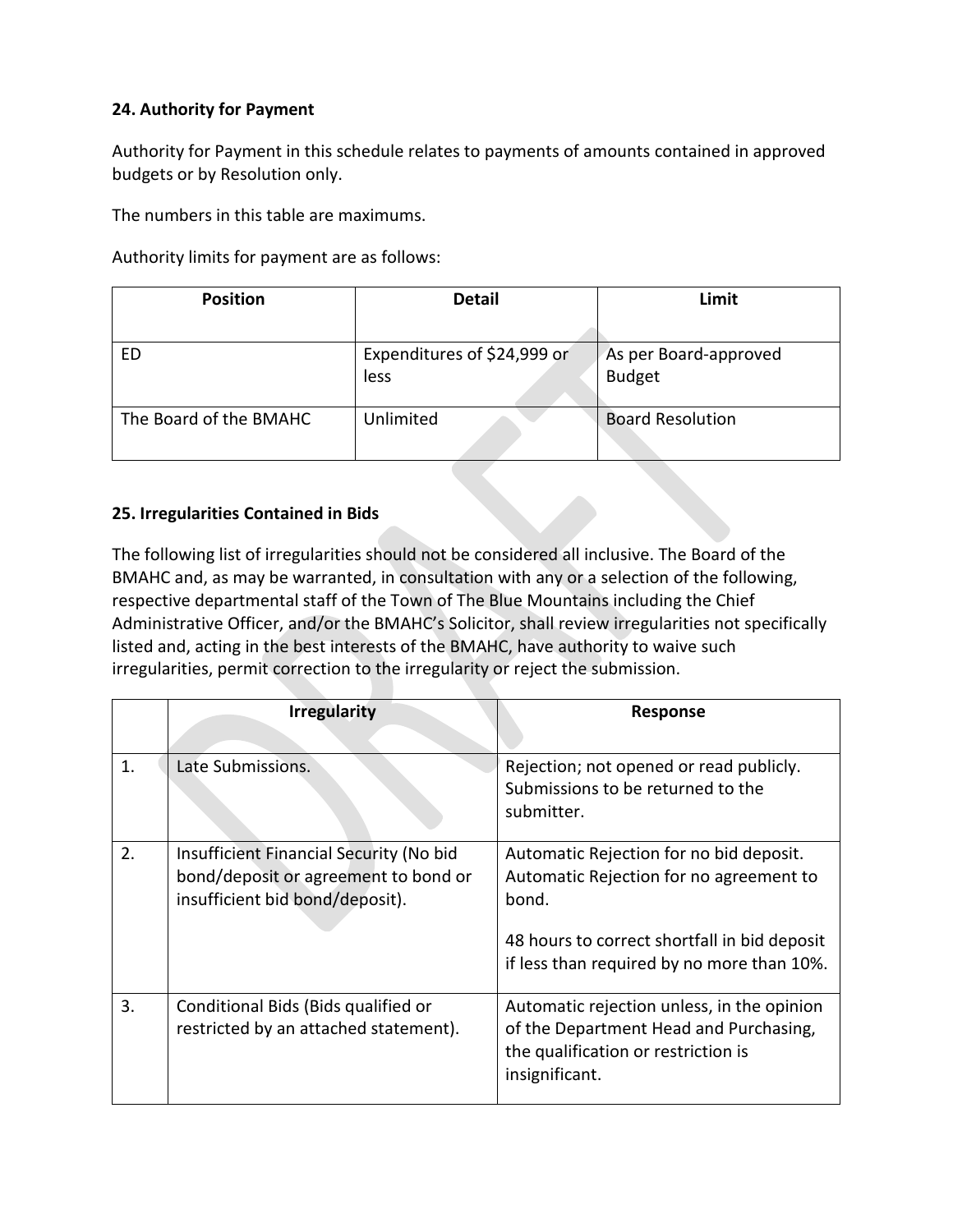|     | <b>Irregularity</b>                                                                                                                                                                                        | <b>Response</b>                                                                                                                                                                                                                                  |
|-----|------------------------------------------------------------------------------------------------------------------------------------------------------------------------------------------------------------|--------------------------------------------------------------------------------------------------------------------------------------------------------------------------------------------------------------------------------------------------|
| 4.  | Illegible or obscure Bids, non-initialed<br>erasures, non-initialed alterations.                                                                                                                           | Automatic rejection.                                                                                                                                                                                                                             |
| 5.  | Documents, in which all necessary<br>Addenda which have significant financial<br>or scope implications in the opinion of<br>the Purchasing Manager and user group,<br>have not been acknowledged.          | Automatic rejection.                                                                                                                                                                                                                             |
| 6.  | Documents in which all necessary<br>Addenda which do not have significant<br>financial or scope implications in the<br>opinion of the Purchasing Manager and<br>user group, have not been<br>acknowledged. | 48 hours to submit.                                                                                                                                                                                                                              |
| 7.  | Bids received from bidders who did not<br>attend mandatory site visit(s).                                                                                                                                  | Automatic rejection.                                                                                                                                                                                                                             |
| 8.  | Bids received on documents other than<br>those provided by the BMAHC, when<br>specified to do so.                                                                                                          | Automatic rejection.                                                                                                                                                                                                                             |
| 9.  | Failure to insert the bidder's business<br>name in the space(s) provided on<br><b>Mandatory Submission Pages.</b>                                                                                          | 48 hours to submit.                                                                                                                                                                                                                              |
| 10. | Failure to include signature of the<br>person authorized to bind the bidder in<br>the space provided on the<br>Tender/Proposal Form.                                                                       | 48 hours to submit.                                                                                                                                                                                                                              |
| 11. | More than one submission from the<br>same submitter and not identified as an<br>alternative or optional submission and<br>no written withdrawal notice has been<br>received.                               | The submission package bearing the most<br>recent date/time stamp will be considered<br>the intended submission and the<br>previously date/time stamped submissions<br>will be considered withdrawn and will be<br>returned to sender, unopened. |
| 12. | Bids containing mathematical errors.                                                                                                                                                                       | If the amount tendered for a unit price<br>item does not agree with the extension of<br>the estimated quantity and the tendered<br>unit price, or If the extension has not been                                                                  |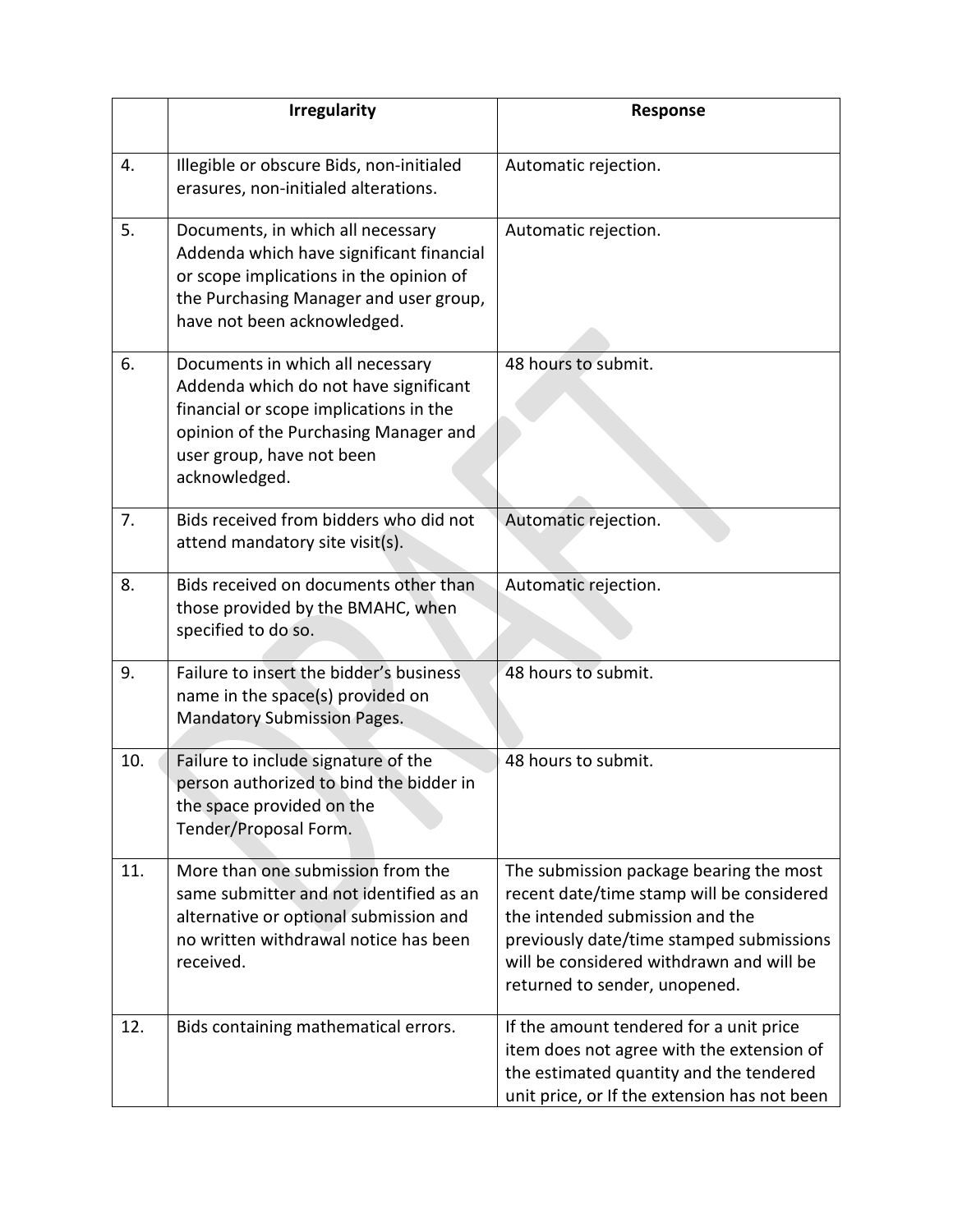|     | <b>Irregularity</b>         | Response                                                                                                                                                                                                                                                                              |
|-----|-----------------------------|---------------------------------------------------------------------------------------------------------------------------------------------------------------------------------------------------------------------------------------------------------------------------------------|
|     |                             | made, the unit price shall govern and the<br>total price shall be corrected accordingly.                                                                                                                                                                                              |
|     |                             | If both the unit price and the total price<br>are left blank, the Bid will be rejected as<br>incomplete.                                                                                                                                                                              |
|     |                             | If the unit price is left blank but a total<br>price is shown for the item, the unit price<br>shall be corrected according to the total<br>provided.                                                                                                                                  |
|     |                             | If the Tender contains an error in addition<br>and/or subtraction in the approved tender<br>documentation format requested (i.e. not<br>the additional supporting documentation<br>supplied), the error shall be corrected and<br>the corrected total Contract price shall<br>govern. |
|     |                             | Tenders containing prices which appear to<br>be so unbalanced as to likely affect the<br>interests of the BMAHC adversely will be<br>clarified and may be rejected.                                                                                                                   |
| 13. | Other minor irregularities. | The Board of the BMAHC shall have<br>authority to waive irregularities, which<br>they consider to be minor.                                                                                                                                                                           |
| 14. | Any irregularity.           | Despite all provisions herein contained,<br>the Board of the BMAHC may waive any<br>irregularity where it considers it to be in<br>the best interest of the BMAHC.                                                                                                                    |

# **26. Accessibility and Procurement**

BMAHC is a major purchaser of goods and services. It is important that procurement processes are inclusive so that all vendors can participate, and all contracted parties are aware of the need to provide accessible goods and services.

# **Exclusions**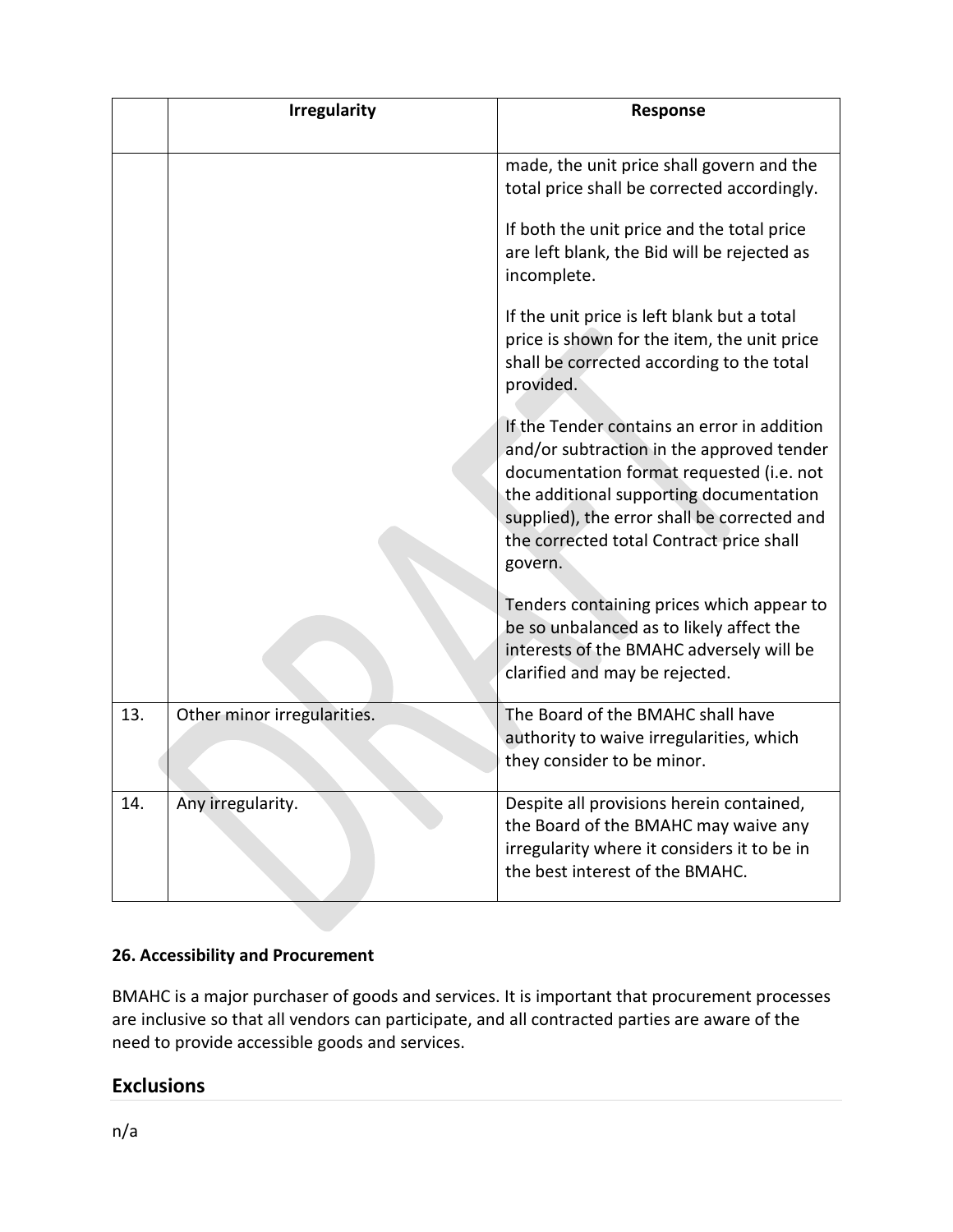# **References and Related Policies**

#### **Procurement Legislation and Guidelines**

The Municipal Act, 2001, Part VI, Section 270, as amended states that before January 1, 2005, a municipality shall adopt and maintain a policy with respect to procurement of foods and services. Although procurement is governed by Contract Law, there are various Trade Agreements and Guidelines to be considered.

### **I Contract Law in Canada**

A contract is any legally enforceable agreement. Any agreement to purchase is a contract if it involves the following elements:

- a. A legal offer that is clearly defined offers must be unambiguous, not vague
- b. Acceptance of said offer. Acceptance terms must match offer terms
- c. Legal consideration both parties have given something of value
- d. Legal purposes contract must be of/for legal goods and/or services
- e. Legal intention each participant must have intended to be part of the contract
- f. Competence or legal capacity to enter into a contract

Verbal contracts – although legal and binding, are always vague and lack important terms and conditions; any deals should be in writing wherever possible.

### **II Trade Agreements**

Canadian Free Trade Agreement Comprehensive Economic Trade Agreement Agreement on the Opening of Public Procurement for Ontario and Quebec Agreement on Internal Trade

### **III The Discriminatory Business Practices Act**

The purpose and intent of this Act is to prevent discrimination in Ontario on the ground of race, creed, colour, nationality, and ancestry, place of origin, sex or geographical location of persons employed in or engaging in business. R.S.O. 1990, c/ D.12, s. 2.

### **IV Conflict of Interest Act**

It is a criminal offence when an elected politician, public official, BMAHC Board Member, BMAHC, contract entity, or government employee acts contrary to his or her duty to the public to obtain a personal benefit per Section 122 of the Criminal Code.